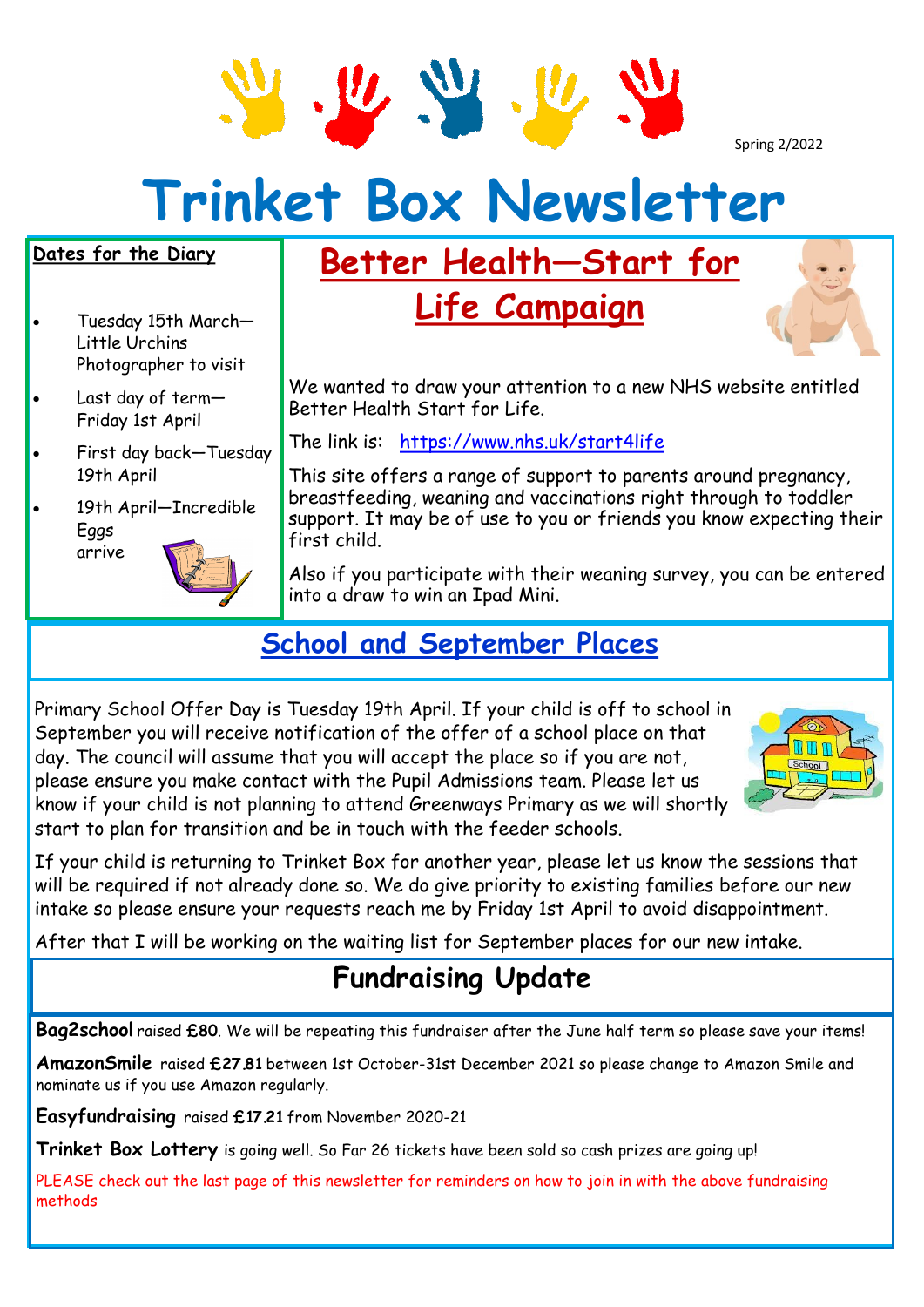## **EGG-citing News!**

We are not afraid to revisit things that have been popular in the past and we gauge the enjoyment or 'awe and wonder' factor in every activity we provide for the children. One of our most popular visitors to the setting is 'Incredible Eggs'.

In 2020 we hatched our own ducklings who went to live at Hadleigh Rare Breeds Centre and previously we hatched our own chicks. These were actually adopted by parents.

As Easter is approaching and children see so many chick related items commercially, we thought we would show them the real thing.



Firstly this is an educational experience and we have looked into

whether the company is ethical. Here is a link to explain how the birds are raised and confirms that the farms involved have signed a pledge to ensure the birds have a good quality life: [https://www.incredibleeggs.co.uk/about](https://www.incredibleeggs.co.uk/about-us/)-us/

The eggs arrive in their very own incubator and stay with us for approximately 10 days. During that time the children can watch close up. The egg starts to crack as the chick is busy inside working it's way chipping away at the shell with it's egg tooth. The chick emerges wet and exhausted but within minutes their feathers are drying out in the warmth of the incubator. Once the chicks are sturdy enough they can be moved to a feeding cage where they start to feed for themselves. They begin to stretch their tiny wings and show us just how quick they can move! After a few days they are able to be handled, highly supervised of course! Previously we've managed to video some of the hatching which is great to replay.

Obviously some eggs don't hatch so children learn why that might be. We look at the difference in the sizes as the eggs normally hatch over a couple of days.

The eggs are due to arrive on Tuesday 19th April and we will be giving you regular updates on their progress. If anyone feels they may like to rehome any of our chickens please email Annabel nearer the time for more information.

A child's play is not simply a reproduction of what he has experienced, but a creative reworking of the impressions he has acquired.

### **QUOTE CORNER— Child's Play**

Child theorist Lev Vygotsky's quote sums up how important play is. Children are very impressionable and they make sense of the world through their experiences.

Play is an important part of that, hence early education is learning through play. It is also essential to have suitable role models and a stimulating, language rich environment.

 $\sim$ Vygotsky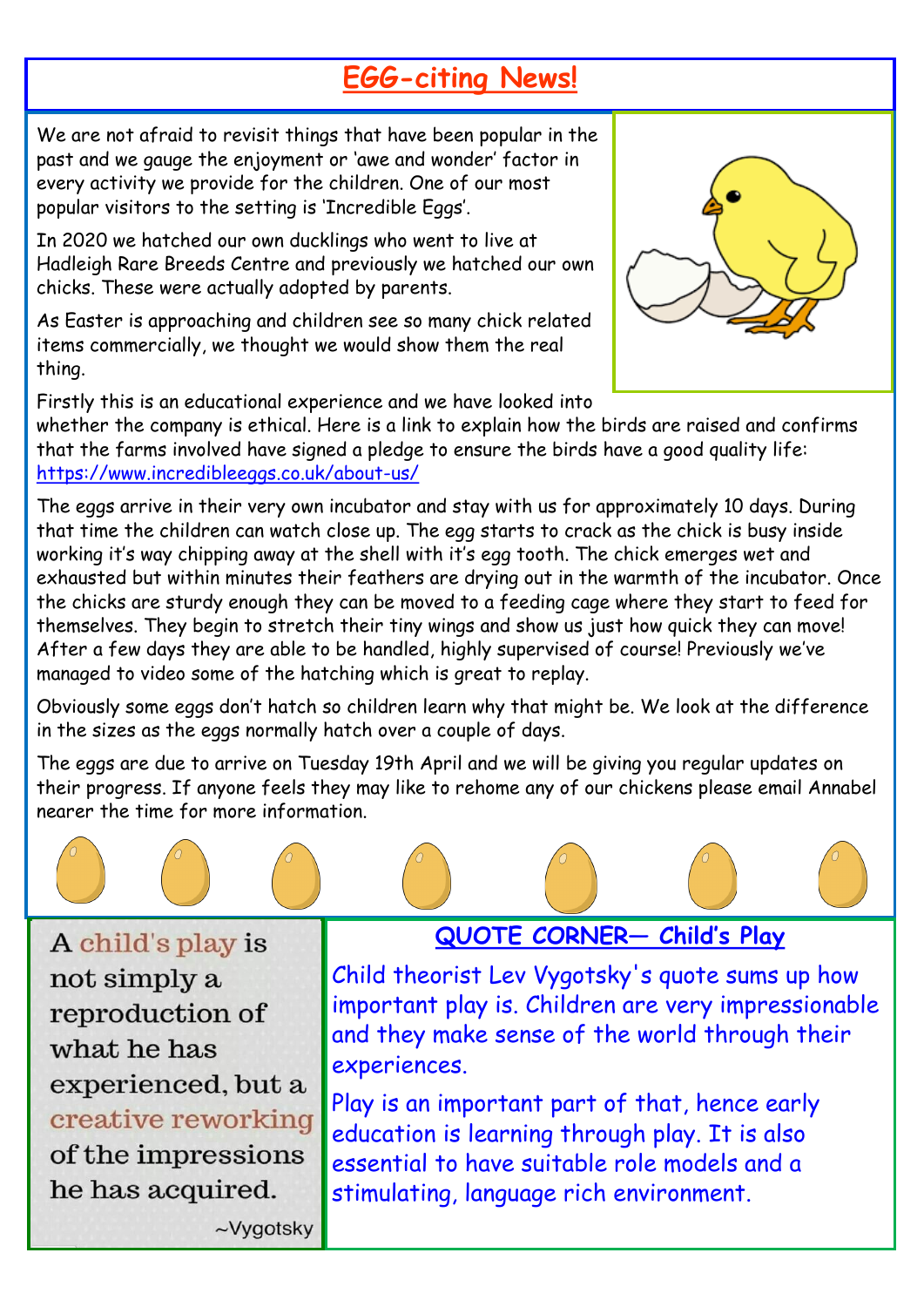## Interaction, Play and Learning– Let's Get the Balance Right!

Revision of the EYFS (Early Years Foundation Stage) curriculum in Sept 2021, brought a welcome change to our way of working within the preschool environment. The focus was to change from more formal tracking and assessment of children to reduced paperwork and for staff quite rightly so to spend more time with the children! I'm sure you will agree, more so with the effects of the pandemic, children NEED interaction to be able to further their learning and catch up on the missed social opportunities during lockdown. As you know we use Tapestry that you can also add to. To make it fair we have



'focus children' each week to observe and all children are rotated over a 6 week period to enable their online journals to be updated. Our priority is to be with the children for face to face interaction. Once your child leaves us you are able to download a copy of their Tapestry file to retain so it makes a lovely keepsake.

At Trinket Box we have a language rich environment and we LOVE having a chat! Children being at ease with adults, their peers and their surroundings is the start to fostering good relationships, confidence and self esteem for later life.

You leave your child at the door, so what happens next………..

Children are encouraged to place lunch box and drink in the appropriate place. Afterwards they go to try and recognise their name on their coat peg and are encouraged by their key person to take off their own coat and hang it up. Once this is done they start their pre-school session by washing their hands (this is now second nature to them!). Afterwards it's time to explore their surroundings, seek out familiar faces and crack on with playing and learning!

We have many resources on offer, today's role play is 'people who help us' so children are dressed as firefighters, police, doctors etc. There is a fascination with handcuffs as they try to secure a staff member 'in jail' as they say. One child has a stethoscope as they correctly place it on another one's chest…..after careful listening, thankfully they are deemed to be well. Lots of lovely conversation has taken place. This area is outside my office and I can hear snippets that sometimes cause a chuckle.

We have an open door policy so children know that if the office door is open, they can come to have a chat. Only last week Batman appeared hands on hips in a superhero stance. He was accompanied by Rapunzel who was twirling in her dress and saying Batman is a goodie, he's my friend! Iron man and Hulk hovered in the background as they listened to the conversation too.

The children can access the garden during the course of the session. They move with confidence both inside and out. We have access to a small playground so the children are taken outside to let off some steam. When they come in they can have snack. We are back to a 'rolling snack system' that enables children to choose when they have a snack within a certain time frame. Supervised they select their own bowl, use the spoons to dish their chosen snack into their bowls. They select their own drink, pour water themselves or milk and sit down with their friends. Afterwards they are able to wash up their own bowl which is a favourite chore. So already they are learning skills for later life and every stage of the snack process enables them to use their physical, communication and critical thinking skills.

After snack we have a small group focus around speech/school readiness so some children each day participate. Today's activity is 'Describe It and Find It' as the children look at a range of objects, trying to identify an object by its description, initial letter sound and finally name. Another group are in the garden scooting, climbing and using the mud kitchen and other resources. Next it's more free flow play. The children request singing and accompany Elsa on the interactive screen singing 'Let It Go!' A quick burst before it's time to tidy away the toys and yes the children DO tidy away! They learn to sort the toys and put them in the appropriate place. The group separates as some children prepare to go home and others are immersed in a lunchtime activity involving number recognition. That's another pre-school session ended filled with a multitude of learning experiences!